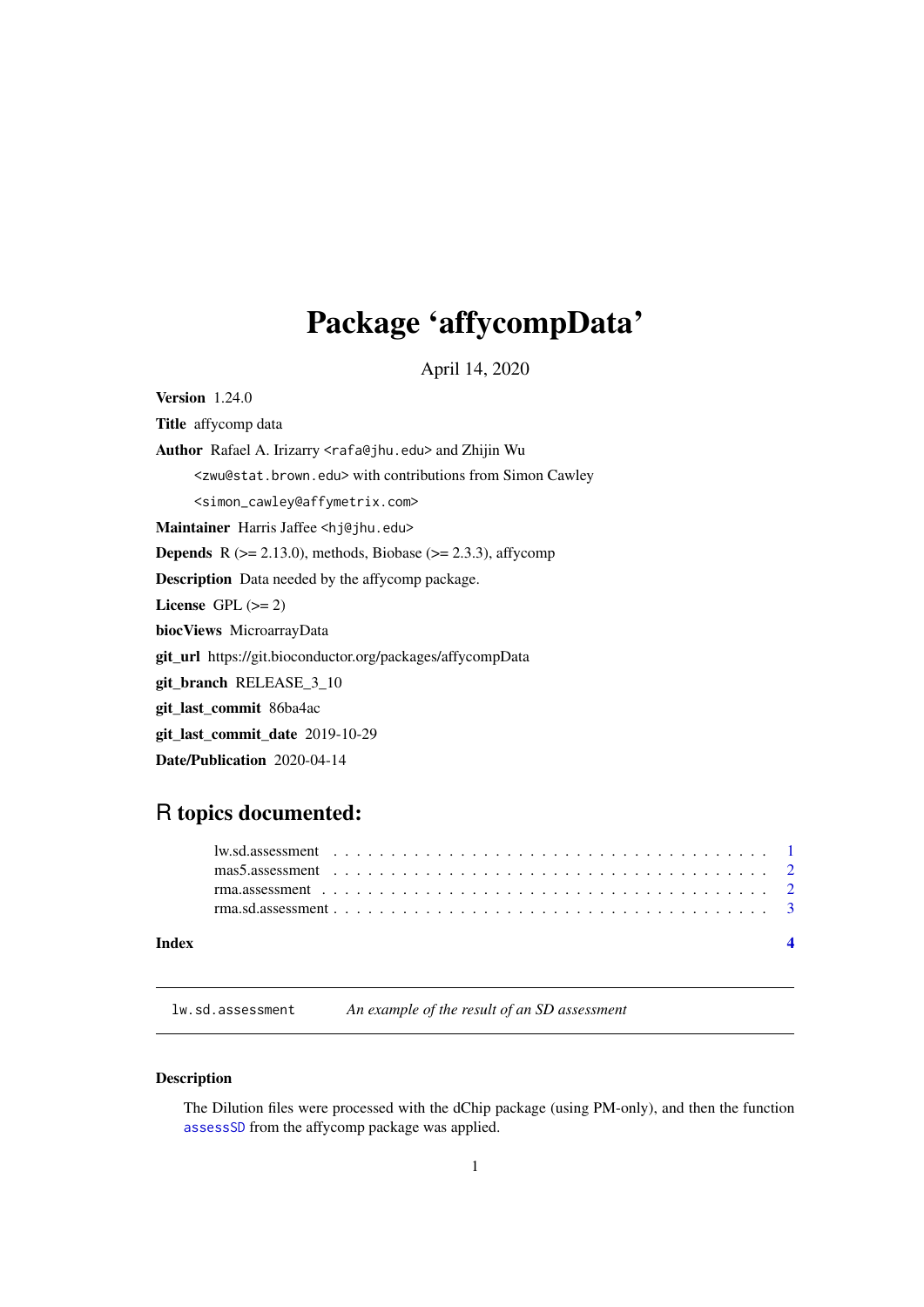### Usage

data(lw.sd.assessment)

#### Format

A list.

mas5.assessment *Examples of the result of assessments*

#### Description

The Dilution and both (HGU95 and HGU133) types of Spike-in data were processed with Affymetrix MAS 5.0 software, yielding three "MAS 5.0" [ExpressionSet'](#page-0-1)s. (These are available, in csv-format, at <http://affycomp.jhsph.edu/AFFY2/rafa@jhu.edu/030424.1033/>.) Then various assessment functions from the affycomp package (most recently, version 1.28.0) were applied. mas5. assessment resulted from [assessAll](#page-0-1) on Dilution and HGU95; mas5.assessment.133 from [assessSpikeIn](#page-0-1) on HGU133; mas5.assessment2 from [assessSpikeIn2](#page-0-1) on HGU95; and mas5.assessment2.133 from [assessSpikeIn2](#page-0-1) on HGU133.

# Usage

```
data(mas5.assessment)
data(mas5.assessment.133)
data(mas5.assessment2)
data(mas5.assessment2.133)
```
#### Format

A list of list.

rma.assessment *Examples of the result of assessments*

#### Description

The Dilution and both (HGU95 and HGU133) types of Spike-in data were processed with the (version 1.0) function [rma](#page-0-1), yielding three "RMA" [ExpressionSet'](#page-0-1)s. (These are available, in csvformat, at <http://affycomp.jhsph.edu/AFFY2/rafa@jhu.edu/030429.1332/>.) Then various assessment functions from the affycomp package (most recently, version 1.28.0) were applied. rma.assessment resulted from [assessAll](#page-0-1) on Dilution and HGU95; rma.assessment.133 from [assessSpikeIn](#page-0-1) on HGU133; rma.assessment2 from [assessSpikeIn2](#page-0-1) on HGU95; and rma.assessment2.133 from [assessSpikeIn2](#page-0-1) on HGU133.

# Usage

```
data(rma.assessment)
data(rma.assessment.133)
data(rma.assessment2)
data(rma.assessment2.133)
```
<span id="page-1-0"></span>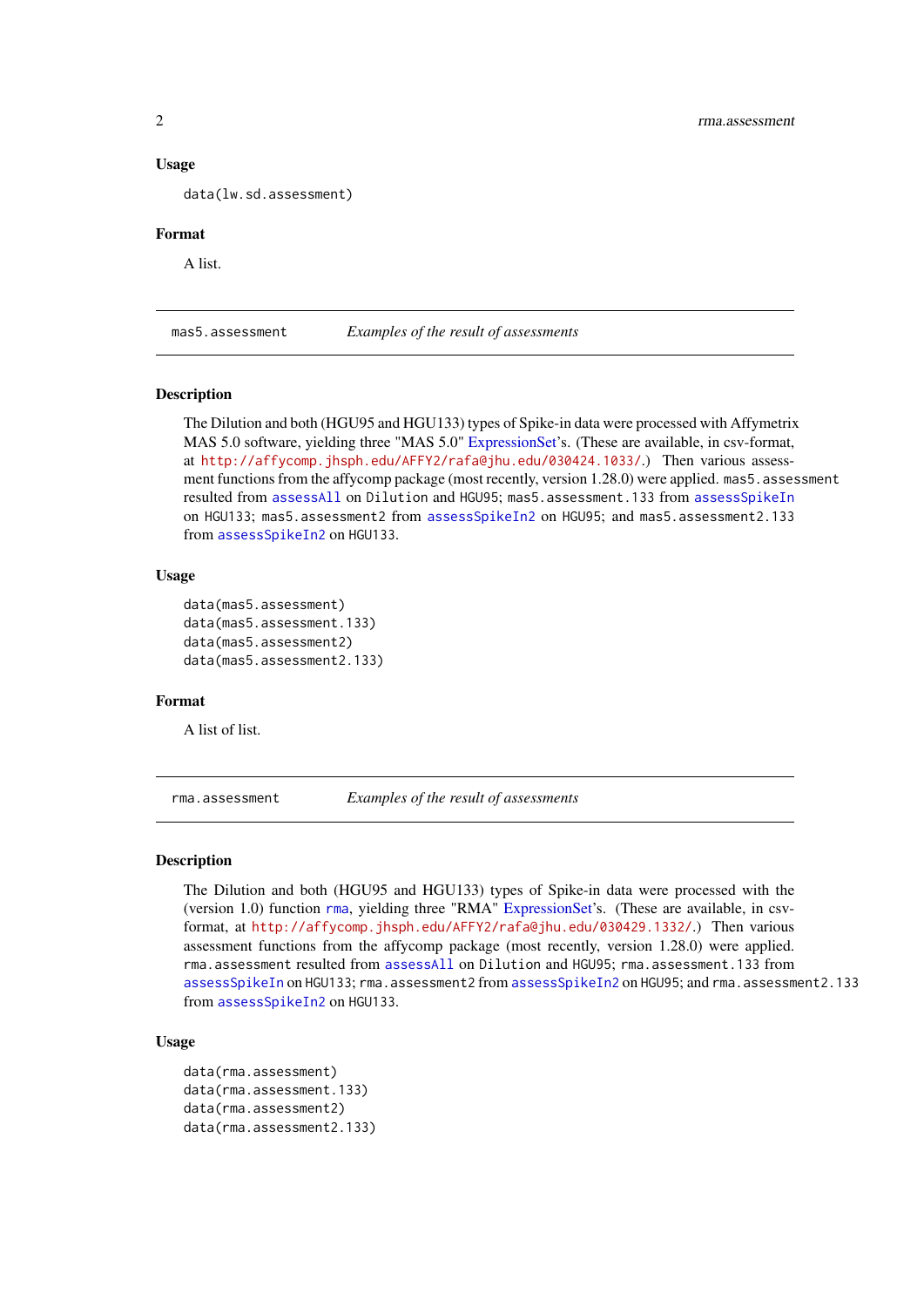<span id="page-2-0"></span>rma.sd.assessment 3

# Format

A list of list.

rma.sd.assessment *An example of the result of an SD assessment*

# Description

The Dilution files were processed with the affy version 1.0 package rma add-on function, and then the function [assessSD](#page-0-1) from the affycomp package was applied.

# Usage

data(rma.sd.assessment)

### Format

A list.